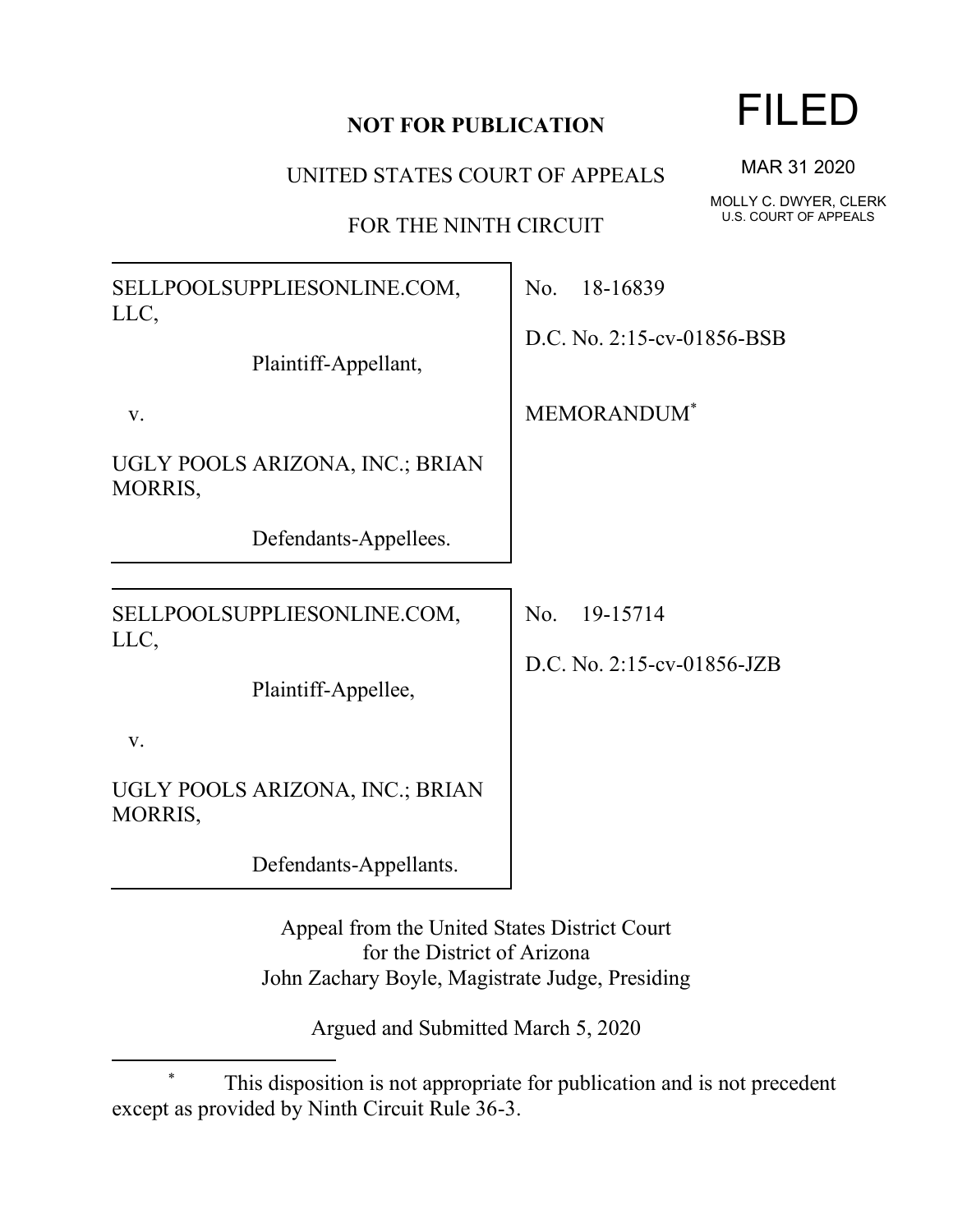## Phoenix, Arizona

Before: HAWKINS, OWENS, and BENNETT, Circuit Judges.

These consolidated cases arise from a copyright infringement suit brought by SellPoolSuppliesOnline.com LLC ("Plaintiff") against Ugly Pools Arizona, Inc. and its owner, Brian Morris (collectively, "Defendants"). In No. 18-16839, Plaintiff appeals from the district court orders granting summary judgment to Defendants on the copyright infringement and the Digital Millennium Copyright Act ("DMCA") claims. In No. 19-15714, Defendants appeal from the district court's order denying their request for attorneys' fees under the Copyright Act.

We have jurisdiction under 28 U.S.C. § 1291, and we affirm in both cases. As the parties are familiar with the facts, we do not recount them here.

We review de novo a district court's grant of summary judgment, viewing the evidence in the light most favorable to the nonmoving party. *See L.A. Printex Indus., Inc. v. Aeropostale, Inc.*, 676 F.3d 841, 846 (9th Cir. 2012). We review a district court's decision on attorneys' fees for an abuse of discretion. *See Gold Value Int'l Textile, Inc. v. Sanctuary Clothing, LLC*, 925 F.3d 1140, 1144 (9th Cir. 2019).

1. The district court properly granted summary judgment to Defendants on the copyright infringement claim. We agree with the district court that Plaintiff's certificate of registration was invalid because (1) there is no genuine

2 a set of  $\sim$  2 a set of  $\sim$  2 a set of  $\sim$  2 a set of  $\sim$  3 a set of  $\sim$  3 a set of  $\sim$  3 a set of  $\sim$  3 a set of  $\sim$  3 a set of  $\sim$  3 a set of  $\sim$  3 a set of  $\sim$  3 a set of  $\sim$  3 a set of  $\sim$  3 a set of  $\sim$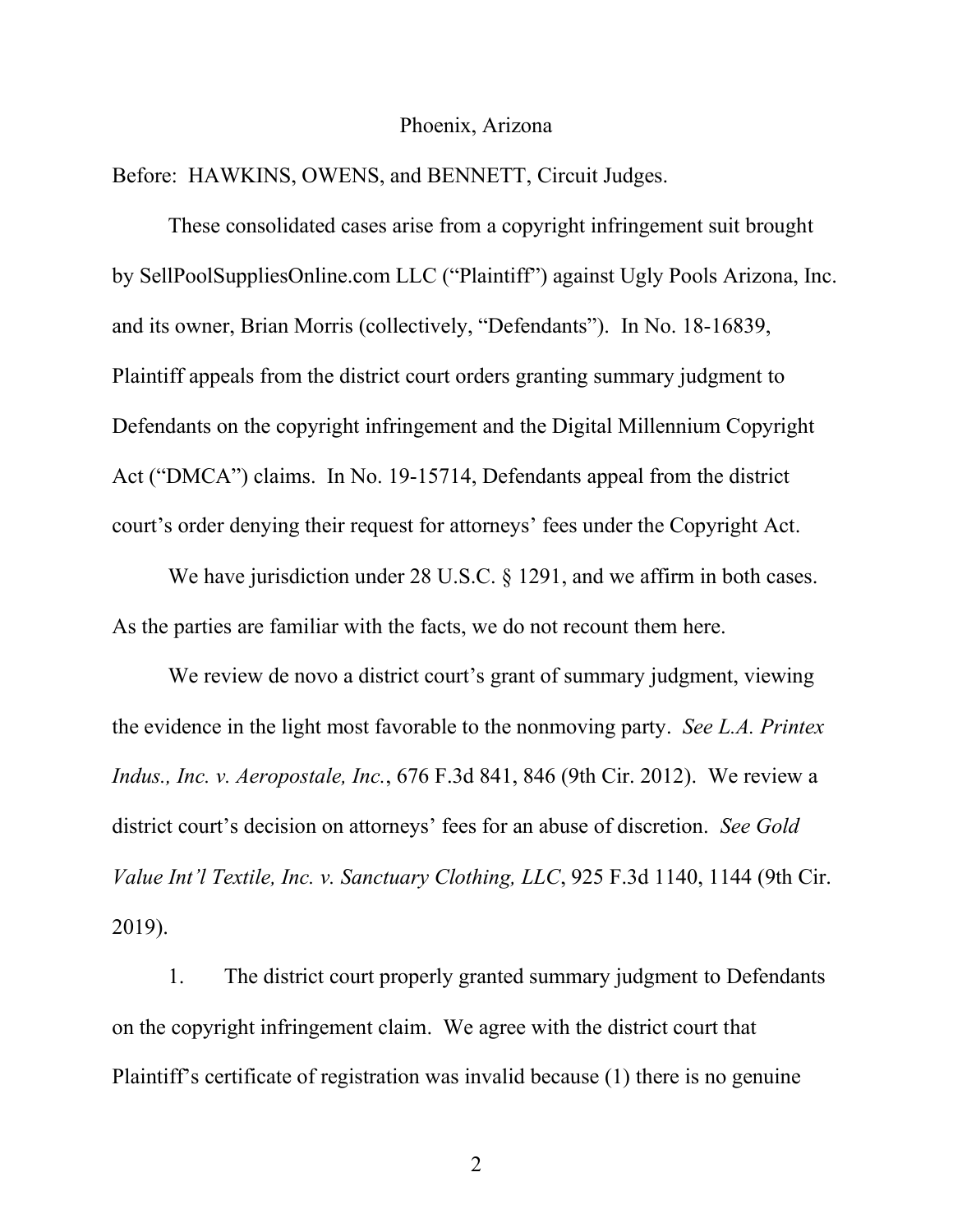dispute over whether Plaintiff knowingly included inaccurate information on its application by falsely representing that the deposit material accompanying its application depicted the website as it appeared on the purported publication date of July 3, 2014; and (2) the Register of Copyrights told the court that it would have refused registration had it known about the inaccurate information. Because Plaintiff's certificate of registration was invalid, Plaintiff failed to satisfy the registration precondition under 17 U.S.C. § 411 to bring a copyright infringement claim.

Plaintiff's argument that the publication date it provided with its application was not false because it only sought to register certain photos and text that were published on July 3, 2014 is unsupported by the record. And because the record supports that Plaintiff sought to register content on its website as depicted in the deposit, we are also unpersuaded by Plaintiff's contention that the question posed to the Register of Copyrights was misleading. Plaintiff's remaining arguments are foreclosed by binding precedent. *See Fourth Estate Pub. Benefit Corp. v. Wall-Street.com, LLC*, 139 S. Ct. 881, 886 (2019); *Gold Value*, 925 F.3d at 1147.

2. The district court correctly determined that Plaintiff's claim for the improper removal of copyright management information ("CMI") under the DMCA fails because Plaintiff has not shown that Defendants removed any of Plaintiff's CMI. Under 17 U.S.C. § 1202(b), it is unlawful to intentionally remove

3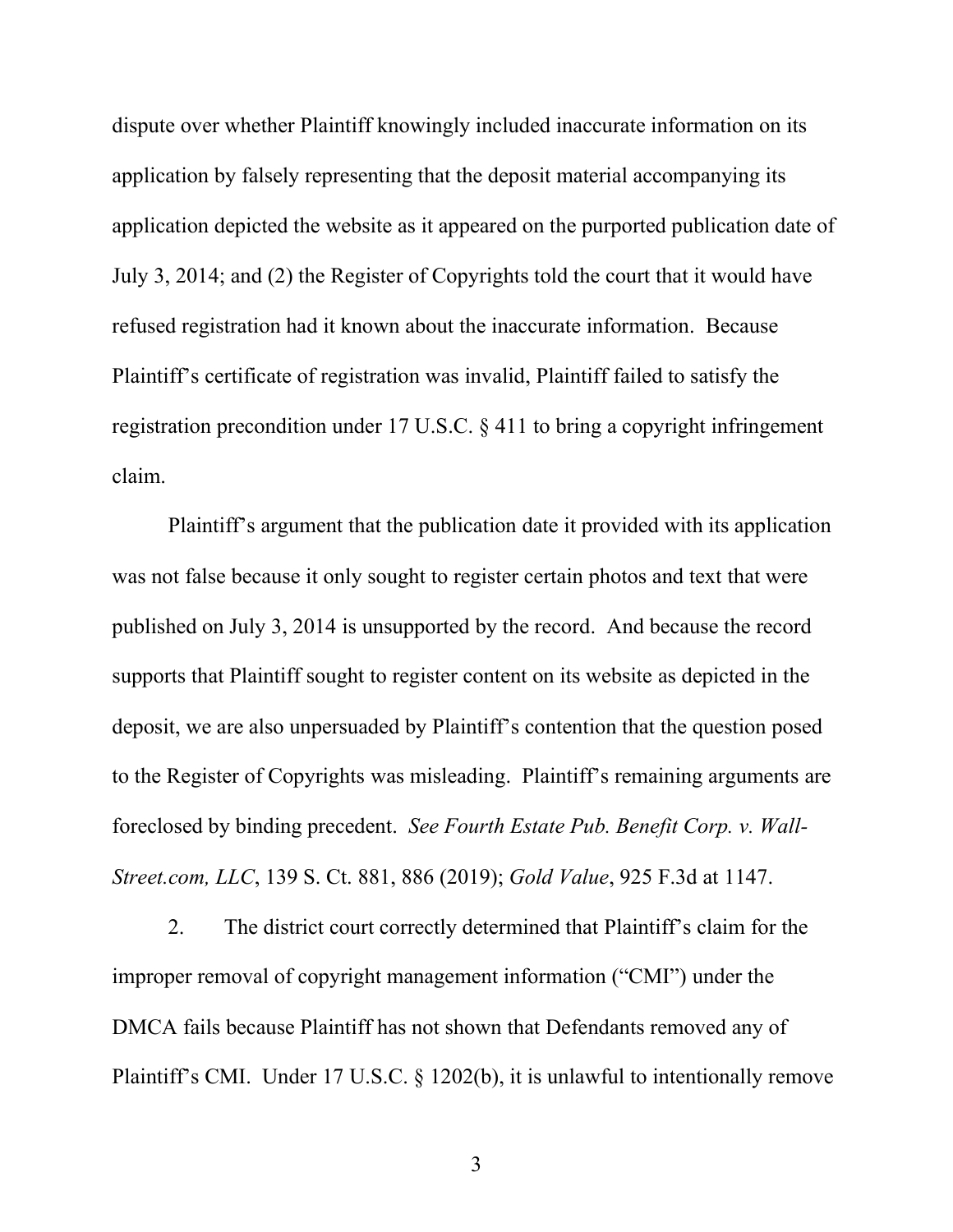CMI without the authority of the copyright owner. As relevant here, CMI is defined as information conveyed in connection with a work that identifies the owner, author, or title of the work. *See* 17 U.S.C. § 1202(c). The information allegedly removed by Defendants did not identify Plaintiff as the owner or author of any content on the website. Indeed, Plaintiff admitted that the information was a fictitious name. The fictitious name also did not identify the title of Plaintiff's website, "SPSO Website www.poolandspapartsnow.com." Thus, the information that Defendants allegedly removed was not Plaintiff's CMI.

3. The district court properly determined that Plaintiff's false CMI claim under the DMCA fails because Defendants' copyright notice was not "conveyed in connection with copies" of Plaintiff's work. In analyzing Plaintiff's false CMI claim, the district court properly limited the work to Plaintiff's photos. Upon de novo review, we further find that there is no genuine dispute that Plaintiff's work includes only the photos with the "©CVP" marking.

Under the DMCA, it is unlawful to knowingly provide false CMI with the intent to conceal infringement, and CMI is defined as certain information "conveyed in connection with copies . . . of a work." 17 U.S.C.  $\S$  1202(c). Defendants' copyright notice did not meet the definition of CMI because it was not "conveyed in connection with" Plaintiff's photos. Based on the following undisputed facts, Defendants' copyright notice did not suggest that it was

4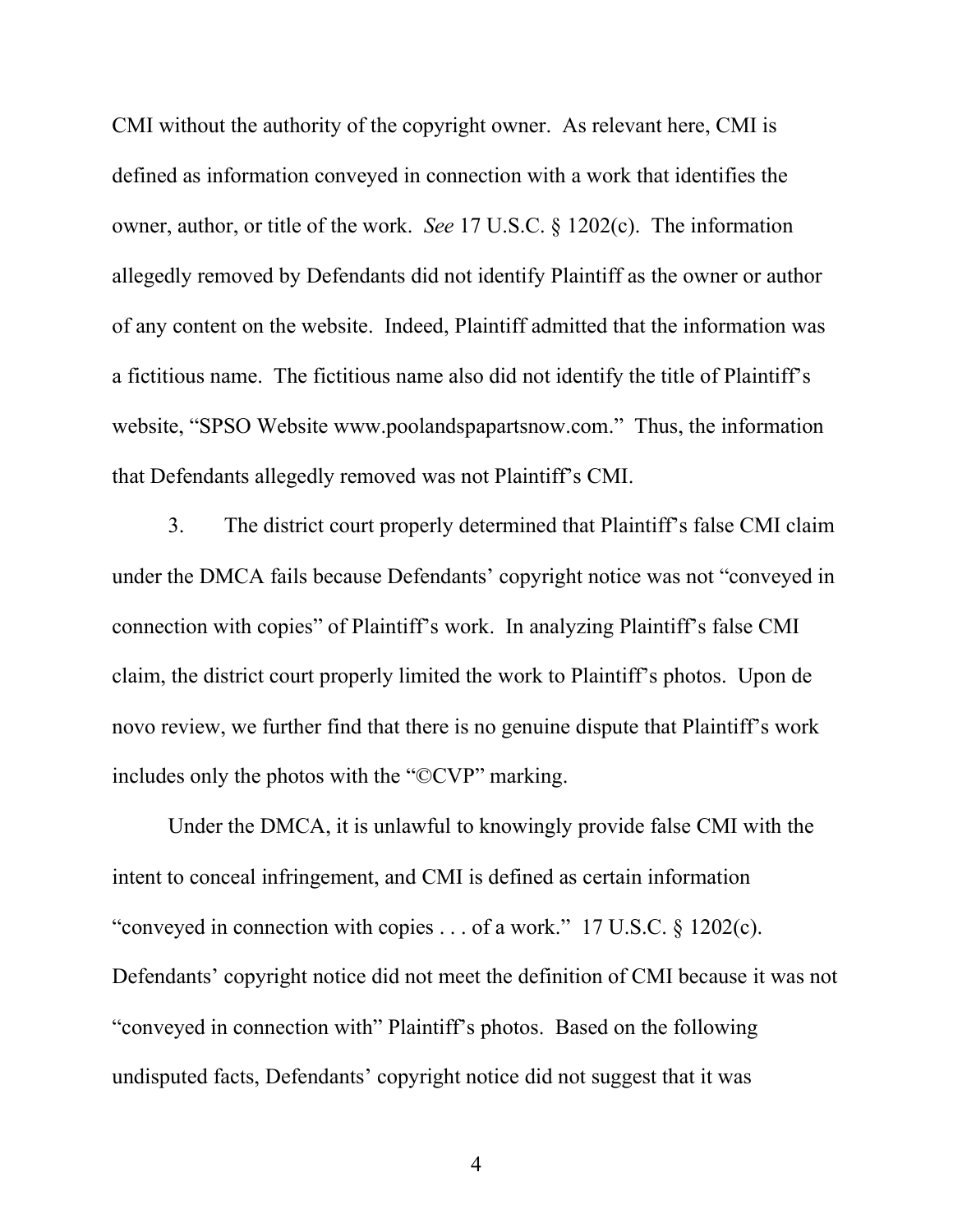associated with or linked to Plaintiff's photos: Defendants' copyright notice was located at the bottom of the webpage in a shaded box, separating it from the rest of the content on the webpage; Defendants' notice was generic and did not communicate that Defendants owned the photos; Defendants' notice was not located on or next to Plaintiff's photos; and Plaintiff's photos were imprinted with their own copyright markings.<sup>1</sup>

4. The district court did not abuse its discretion in denying Defendants' motion for attorneys' fees under § 505 of the Copyright Act. That section gives discretion to district courts to "award a reasonable attorney's fee to the prevailing party." 17 U.S.C. § 505. In denying Defendants' request, the district court considered several factors, but Defendants only challenge the district court's analysis of two factors—whether an award would advance the goals of the Copyright Act and the objective reasonableness of Plaintiff's position. *See Perfect 10, Inc. v. Giganews, Inc*., 847 F.3d 657, 675 (9th Cir. 2017) (citing *Ets-Hokin v. Skyy Spirits, Inc.*, 323 F.3d 763, 766 (9th Cir. 2003)).

Given the limited arguments that Defendants made below to show that an award would advance the goals of the Copyright Act, we cannot find that the district court abused its discretion in analyzing this factor. We also cannot find

<sup>&</sup>lt;sup>1</sup> We note that, even if this last fact were subject to genuine dispute, we would still agree with the district court that Defendants' copyright notice was not "conveyed in connection" with Plaintiff's photos given the other undisputed facts.